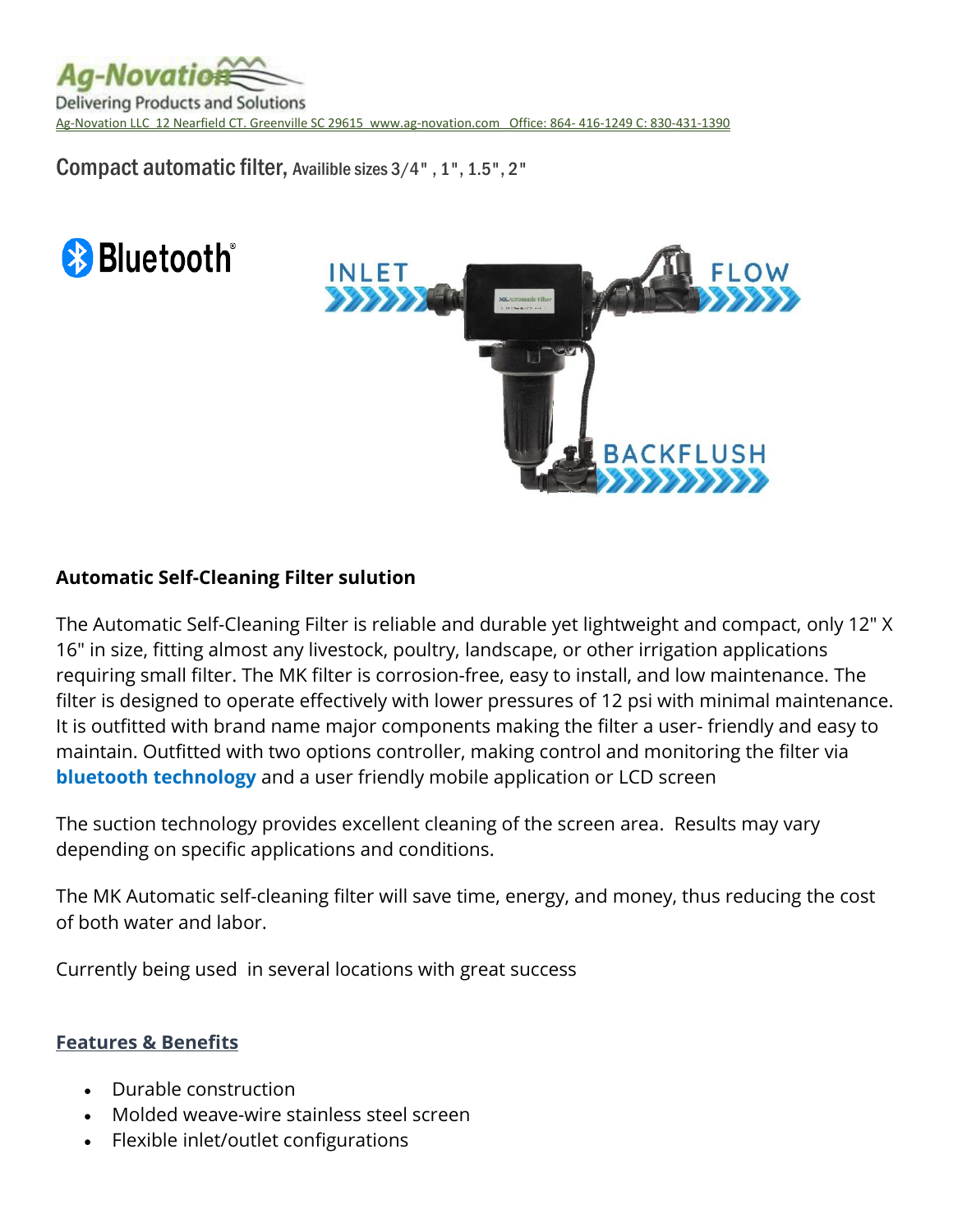

- Energy-efficient, unique cleaning mechanism requiring a minimum of only 12 PSI.
- Available in several sizes to fit many applications.
- Includes a Controller for monitoring and programming cleaning schedules.

# **The Filter:**

With Screen elements available between 30-200 mash, the automatic filters are made for a wide range of water conditions in agriculture and industrial applications. The MK filter is available in various sizes and flow options. The filter is constructed from high-quality engineered plastic materials providing excellent mechanical and durability strengths, with ease of installation and maintenance.

The filter applications provide superior hydraulic performance for Greenhouse Nursery, livestock, and industrial applications. The electric over hydraulic valves available in several sizes and flow ranges. we offer ease of operation and reliability over time with high resistance to corrosive water containing fertilizers and other chemicals, manufactured with the highest quality materials for dependable operation day after day.

# **How the filter Works**

**Filtration Process** - Raw water enters the filter from inlet and it is drawn through the screen from inside to outside of screen and exits as clean water through the filter flow outlet. The Debris collected on the inside of the filter screens and begins to increase the pressure differential across the filter inlet and outlet. Once the **pressure differential** reaches the preset level 5psi (adjustable) at the Differential Pressure Switch (DP) It triggers the self-cleaning process. cleaning is performed.

**Optional** time backwash interval is and options.

# **Self-Cleaning Process**

Once activated, the flush valve opens, which then creates a powerful backwash stream that flows through the filter screen outside-in, this creates a strong suction force at the scanner nozzles which ensures the entire screen is swept clean and debris is flushed out the discharge valve.

The self-cleaning cycle is initiated by any one of the following conditions: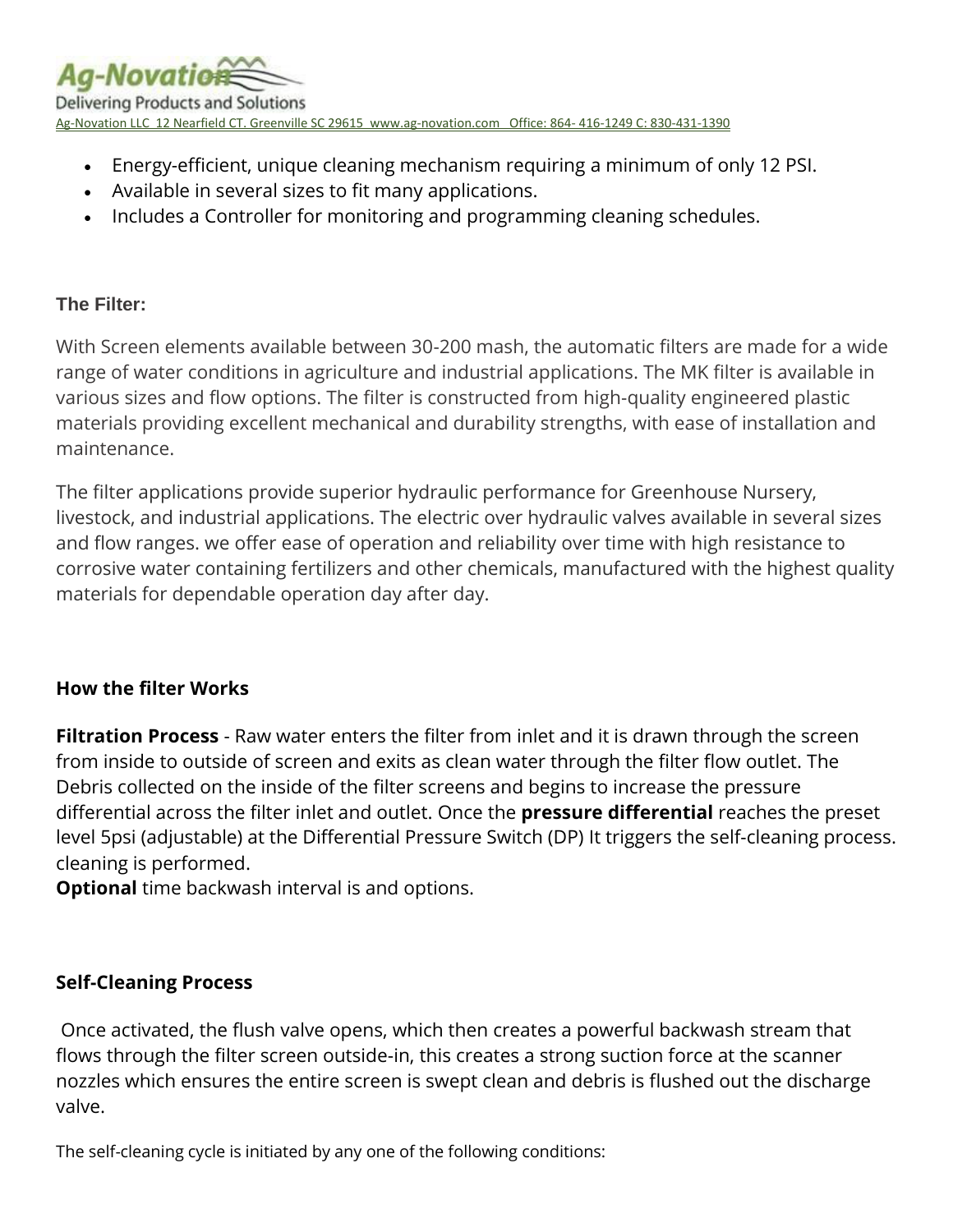

- Signal from the DP, (pre-set at 5 PSI) adjustable.
- Choice time interval parameter set at the controller.
- Manual start, triggered by electronic controller keypad.

## **Screen Elements:**

These screen elements are constructed of molded reinforced plastic ribs that support a stainless-steel weave wire or weaved polyester screen for filtration degrees of 500 to 80 microns / 30 to 200 mesh.

Available Screen Options

| Color-coded  | Micron | Mesh |
|--------------|--------|------|
| <b>Black</b> | 80     | 200  |
| Yellow       | 100    | 155  |
| Red          | 130    | 120  |
| White        | 200    | 75   |
| Blue         | 300    | 50   |
| Green        | 500    | 30   |

General Data

| Pip ID             | Flow rate | Minimum  | Max.     | Maximum      |
|--------------------|-----------|----------|----------|--------------|
| Diameter           |           | working  | Working  | working Temp |
|                    |           | pressure | pressure |              |
| $\frac{3}{4}$ "    | 13 gpm    | 12 psi   | 116 psi  | 140F/60C     |
| 1 <sup>''</sup>    | 22 gpm    | 12 psi   | 116 psi  | 140F/60C     |
| 1.5''              | 66 gpm    | 12 psi   | 116 psi  | 140F/60C     |
| $2^{\prime\prime}$ | $110$ gpm | 12 psi   | 116 psi  | 140F/60C     |

### **Controllers:**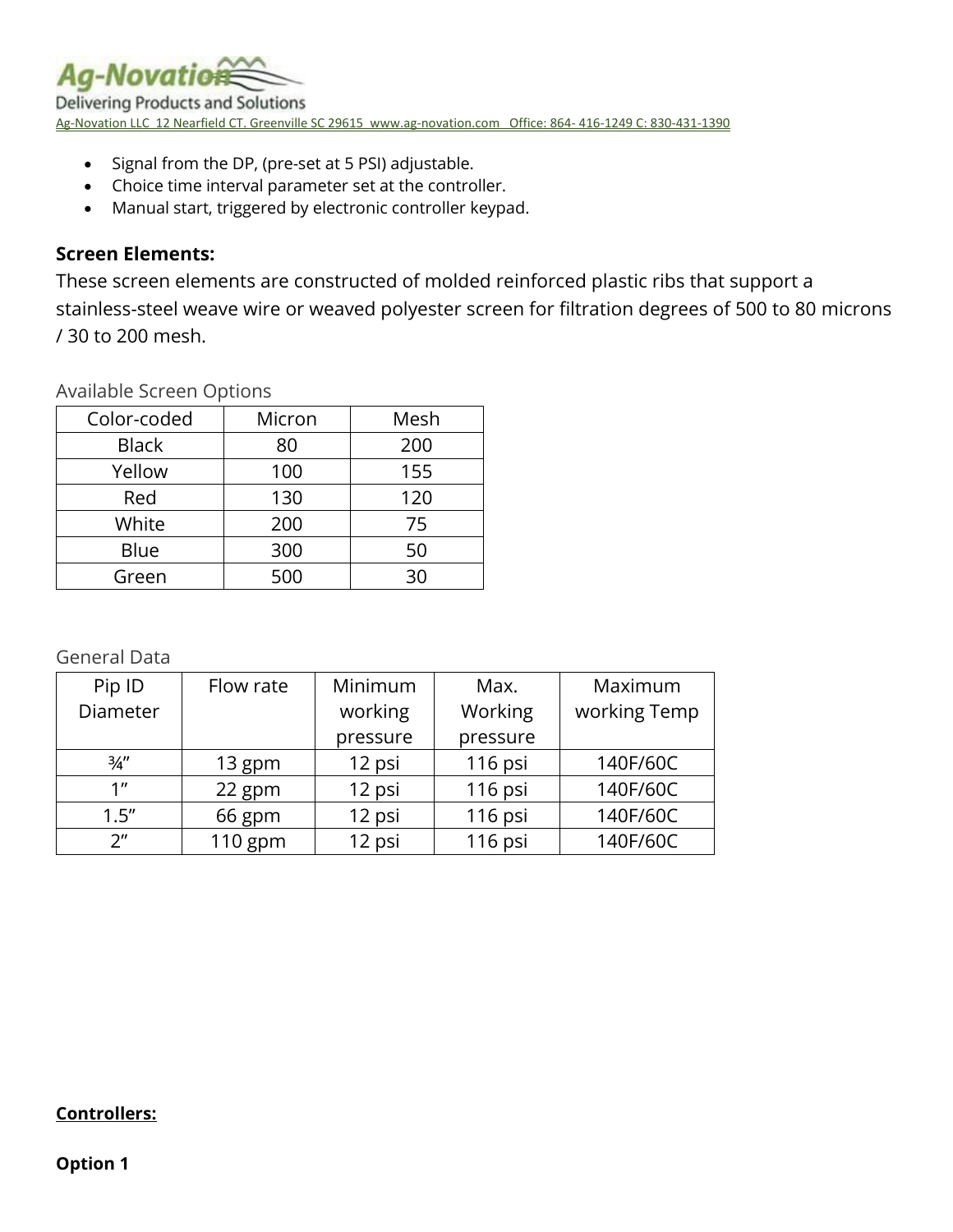**Aa-Novatio Delivering Products and Solutions** Ag-Novation LLC 12 Nearfield CT. Greenville SC 29615 [www.ag-novation.com](http://www.ag-novation.com/) Office: 864- 416-1249 C: 830-431-1390

## **bluetooth technology**

The backflush process can be triggered by time, by DP or both. Programming is done easily with the Bluebits smartphone App. The App communicates with the controller using the embedded BLE (Bluetooth low energy) transmitter. This allows programing from up to 4 feet away. The standard power option for this controller is 4 X "C" type alkaline batteries (Which can be purchased anywhere). It can also be powered by a 12V DC power supply or a small solar panel and a small rechargeable battery.

The controller has an external manual backflush button, to quickly start / stop a backflush process without even opening the box. If there is a problem of continuous backflush cycles, the controller will detect it and switch to backflush by time only. The controller also alerts in case of a low battery situation. The output can operate a 12V DC latch solenoid.

#### **Option 2:**

**LCD screen** which shows all the backflush parameters, actual status, actual DP value and backflush statistics. Programming is done easily with the red & white Dipswitches. This allows factory pre- programing, without even powering the controller, additionally it helps preventing users from changing the values defined by the installer.

### **Mechanical:**

- Operating temperature: -45F to 122F
- Controller case IP66 Dust and watertight
- Front panel cover protection
- Maximum pressure: 14 bar (203 PSI)

### **Electrical:**

- DC units are powered by a single 9V alkaline battery or 4C Batteries. Depend pn the controler choice.
- One year of autonomous operation or approximately 4000 backflushes.
- Back-up memory
- Low battery warning
- Solenoid 9-12VDC Latch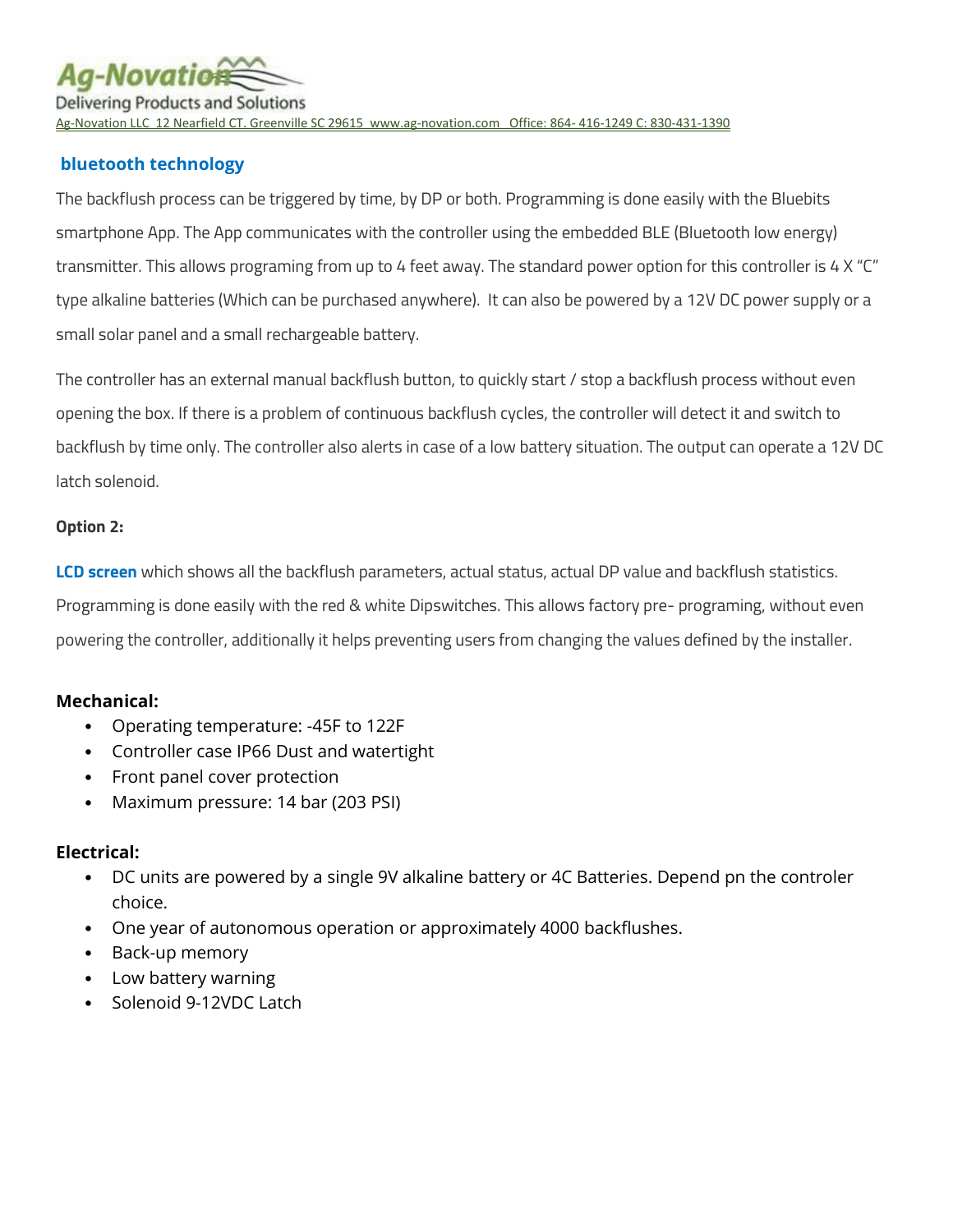

# **Installation**

**Figure- 1** for livestock/ poultry, drinking system: locate filter at the water source before the pressure regulator since Automatic filter may require higher pressure then drinking fountains.

**Figure -2** - 1" Automatic filter with ¾" Mixrite Pump (model 2502) optional, for optimal automatic filter operation, a minimum of 12 psi required for the backwash. A low flow pressure at the pump will require a different filter location than in the photo.



 **Nursery / Greenhouse Charlotte NC Livestock drinking water, Storm lake IA** 



2" pipe, with bypass, nursery installation 1" pipe, in-line livestock installation + drain

## **Filter Setup:**

The Controller default setup to DP 7 psi, adjustment is an option but not required.

- Connect filter to the water source at the bottom of the filter. The backwash valve is connected to a drainpipe.
- Open the controller and press mode once. The display may show off. Press it again and the display window is up, and the filter is up and running. For further controller information refer to controller instructions.
- Turn water source on.

Wiring the filter (Also, see controller instructions).